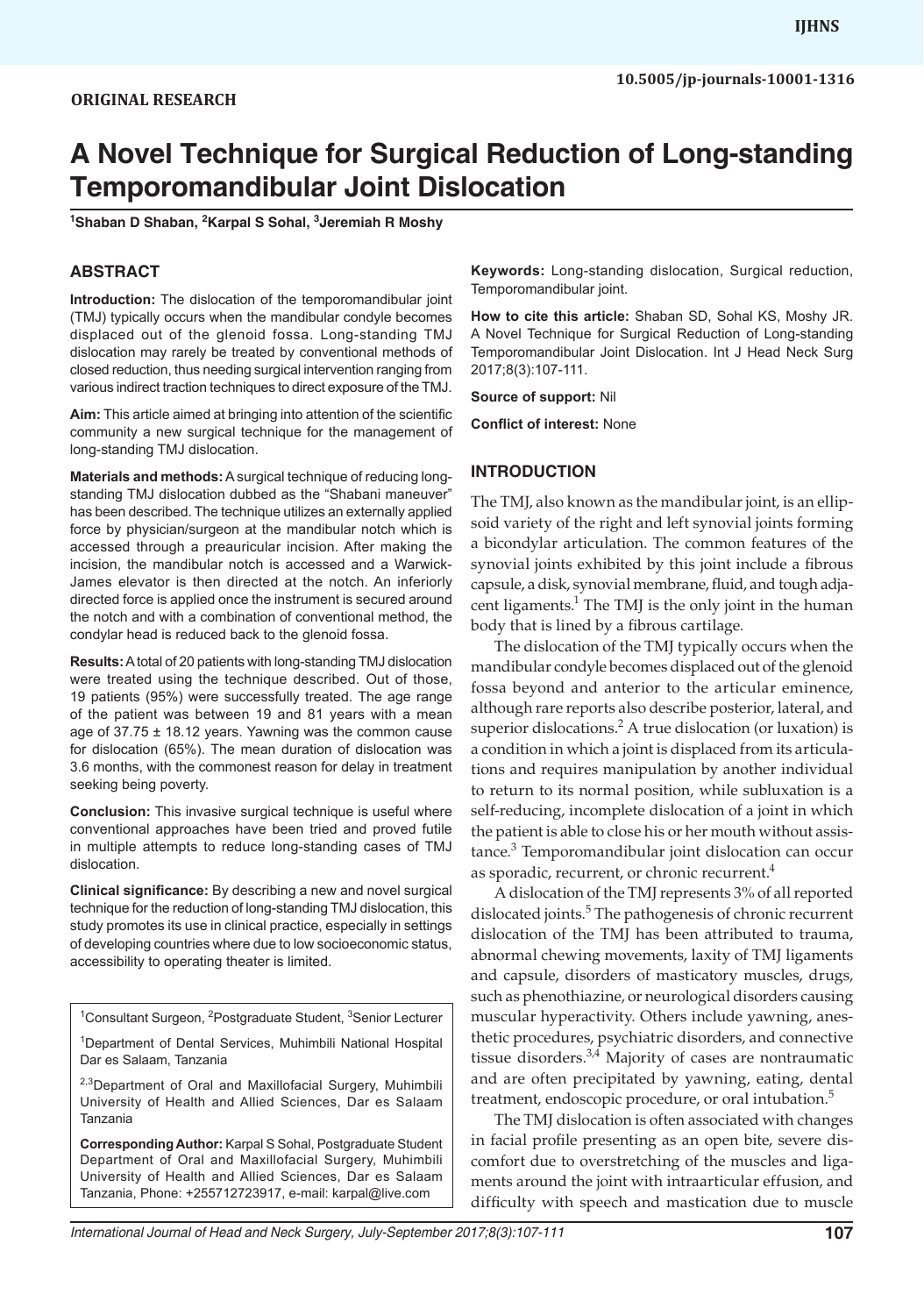spasms and joint pain.<sup>6</sup> Palpation in the preauricular region reveals an empty joint fossa and may reveal the condyle anterior to the joint.<sup>7</sup>

The dislocation can be classified into acute (most common), habitual, recurrent, and long-standing or chronic.<sup>2</sup> No clear guidelines or standards have been set to define a duration distinguishing chronic from acute dislocation.<sup>2,8</sup> Some literature suggests that chronic dislocation be defined as acute dislocation left untreated or inadequately treated for 72 hours or more, $2.8,9$  and there is consensus that if the situation persists for more than a month, then it is chronic dislocation.<sup>3,10,11</sup>

According to Akinbami, $12$  the TMJ dislocation can be classified, based on the relationship of the head of mandibular condyle with the articular eminence seen on clinicoradiological evaluation, into three types:

- 1. Type I: The head of the condyle is directly below the tip of the eminence.
- 2. Type II: The head of the condyle is in front of the tip of the eminence.
- 3. Type III: The head of the condyle is high up in front of the base of the eminence.

A long-standing TMJ dislocation may be defined as any dislocation existing for more than a month, and it is seldom treated successfully by conventional methods and needs surgical intervention ranging from various indirect traction techniques to direct exposure of the TMJ.<sup>8</sup>

The long-standing dislocation of TMJ is rare and its management is still controversial.<sup>9</sup> The aim of this article is to present the authors' experience of managing long-standing dislocation of the TMJ and to bring into attention of the scientific community a new technique for the management of long-standing TMJ dislocations.

# **MATERIALS AND METHODS**

# **Materials**

#### *Equipment/Armamentarium*

The equipment required includes:

- #3 knife handle
- #15 blade
- Halsted mosquito fine curved artery forceps
- Warwick-James root elevator or any heavy, blunt, and curved instrument
- Needle holder
- **Suture**
- Local anesthesia
- **Diazepam**

# **Methods**

Investigations ordered prior to the procedure include full blood count and radiological investigation (orthopantomogram). Additionally, all patients undergoing reduction of the TMJ dislocation must be given a detailed explanation of the procedure and then only an informed consent is obtained.

The patient is placed in a dental chair with the back rest slanted about 85°. The procedure for reducing the long-standing TMJ dislocation is then carried out using local anesthetic agent. Intravenous diazepam is also used to aid in sedation and relaxation of muscles.

A venous access line is placed prior, through which diazepam is injected at a dosage of 0.3 mg/kg. Then, the skin of the facial region is surgically prepared using an antiseptic solution of choice and the patient is draped in sterile clothing. Local anesthesia is then injected around the preauricular region on the site of dislocation, and then infiltrated to the masseters at levels below the zygomatic arch.

A preauricular skin incision is made after which a blunt dissection is done in the direction of an arbitrary line drawn between ear tragus and angle of mouth. The blunt dissection is done subcutaneously to avoid violating capsule of the parotid gland.

While advancing with dissection subcutaneously, a finger is placed intraorally and the anterior border of ramus is palpated. This helps to locate the position of the coronoid process and assure that the instrument will correctly access the coronoid notch. The tip of the curved forceps is then turned medially and the masseter is pierced bluntly in a superoinferior motion following the alignment of masseter muscle fibers to minimize the chances of injury to the buccal branch of facial nerve, until the lateral border of ramus is reached.

Upon hitting the ramus, the forceps is advanced upward until the sigmoid/mandibular notch is felt. The forceps is then removed and a Warwick-James root elevator is introduced following the same route created by blunt dissection to the mandibular notch. Care is taken to avoid sliding of the instrument into infratemporal fossa which may cause injury to the deep-seated vessels in the area.

Repeat the same procedure in contralateral site in case of bilateral dislocation. Once the elevator has been secured in site, using controlled force, the elevator is pushed downward and at the same time, another physician stands in front of the patient and applies bimanual intraoral force on the mandibular molars of the patient in an inferior and then posterior direction by conventional method, hence reducing the dislocated condyle back into the glenoid fossa.

Upon reduction, the site of incision is closed in layers using absorbable sutures 2.0 for deeper tissues and nonabsorbable sutures 3.0 or 4.0 for skin closure. To avoid dislocation again due to muscle activity, a crepe bandage commonly, however, in some cases, maxillomandibular fixation, may be done.

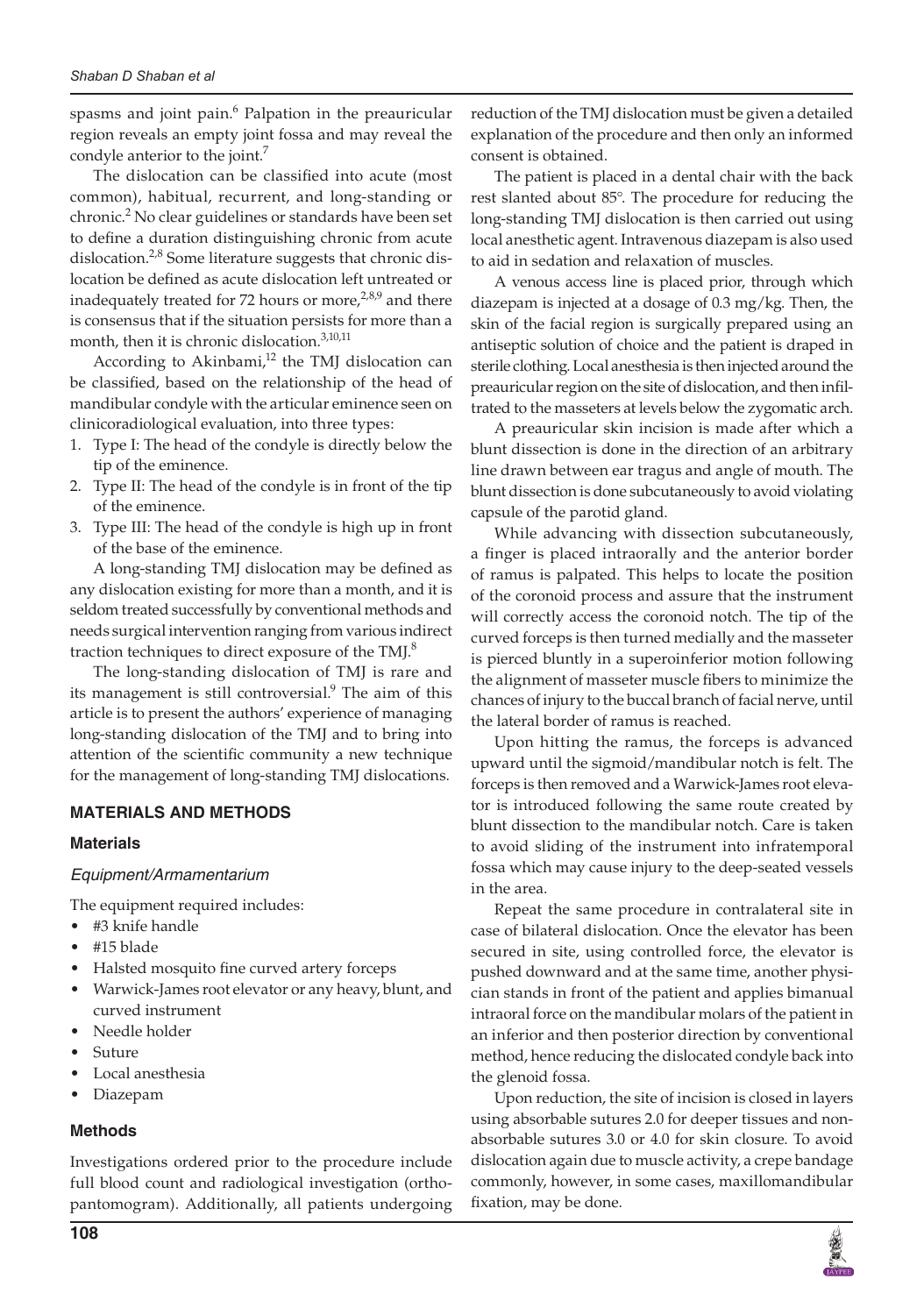# **RESULTS**

Over the period of 2 years, from June 2014 to March 2017, a total of 20 cases of long-standing TMJ dislocation have been treated in the Department of Oral and Maxillofacial Surgery of Muhimbili University of Health and Allied Sciences. Out of these cases, female patients accounted for  $60\%$  (n = 12) with a male-to-female ratio of 1:1.5. The age distribution of the patient was between 19 and 81 years and the mean age was  $37.75 \pm 18.12$  years. The mean age of the male patients was  $31.75 \pm 8.88$  years, while that of female patients was  $41.75 \pm 21.75$  years. The most frequently affected age groups were 20 to 29, 30 to 39, followed by the age group 50+ years. The difference in the occurrence of TMJ dislocation between males and females in different age groups was, however, statistically insignificant ( $p = 0.064$ ) (Table 1).

The common cause for dislocation was yawning (65%). Other causes encountered included: Dislocation

**Table 1:** Distribution of patients with TMJ dislocation according to sex and age group

| Age group of the | Sex  |        |           |
|------------------|------|--------|-----------|
| patients         | Male | Female | Total (%) |
| $10 - 19$        |      |        |           |
| $20 - 29$        | 2    |        | 6         |
| $30 - 39$        | 2    |        | 6         |
| $40 - 49$        | 3    |        | 3         |
| $50+$            |      |        | 4         |
| Total            | Զ    | 12     | 20        |

of the TMJ during tooth extraction, dislocation in sleep, and alcoholism. Yawning was the predominant cause of TMJ dislocation in females and in patients in the age group 20 to 29 years (Table 2). All the patients who had been treated with this technique had bilateral dislocation, with anteriorly displaced condyle.

The time elapsed since the dislocation to reduction using the procedure ranged from 1.5 to 22 months and the mean time of 3.6 months. The commonest reason for the delay in seeking treatment after dislocation of TMJ among the patients included poverty (45%), followed by ignorance (25%) (Graph 1).

A total of 20 attempts have been made by using the described technique after failure to reduce by conventional methods. Of these cases, 19 were successful, giving a success rate of 95%. For the case that could not be managed by the described method, condylectomy was done under general anesthesia.

For the patients who had the dislocation reduced by the described method, a weekly follow-up was done for 1 month and none had reported to have experienced the episode of dislocation again.

#### **DISCUSSION**

The diagnosis of TMJ dislocation is often clinically based and confirmed by the aid of radiograph. Typical signs and symptoms seen in patients with TMJ dislocation include

| Table 2: Distribution of the patients with TMJ dislocation according to cause, sex, and age group |  |  |
|---------------------------------------------------------------------------------------------------|--|--|
|---------------------------------------------------------------------------------------------------|--|--|

| Sociodemographic<br>characteristics of patients |           |         | Cause of dislocation         |        |       |            |            |  |  |
|-------------------------------------------------|-----------|---------|------------------------------|--------|-------|------------|------------|--|--|
|                                                 |           | Yawning | <b>Psychiatric condition</b> | Trauma | Sleep | Extraction | Alcoholism |  |  |
| Sex                                             | Male      | 4       |                              |        |       |            |            |  |  |
|                                                 | Female    | 9       |                              |        |       |            |            |  |  |
| Age group                                       | $10 - 19$ |         |                              |        |       |            |            |  |  |
|                                                 | $20 - 29$ | 6       |                              |        |       |            |            |  |  |
|                                                 | $30 - 39$ |         |                              |        |       |            |            |  |  |
|                                                 | $40 - 49$ |         |                              |        |       |            |            |  |  |
|                                                 | $50+$     |         |                              |        |       |            |            |  |  |



*International Journal of Head and Neck Surgery, July-September 2017;8(3):107-111* **109**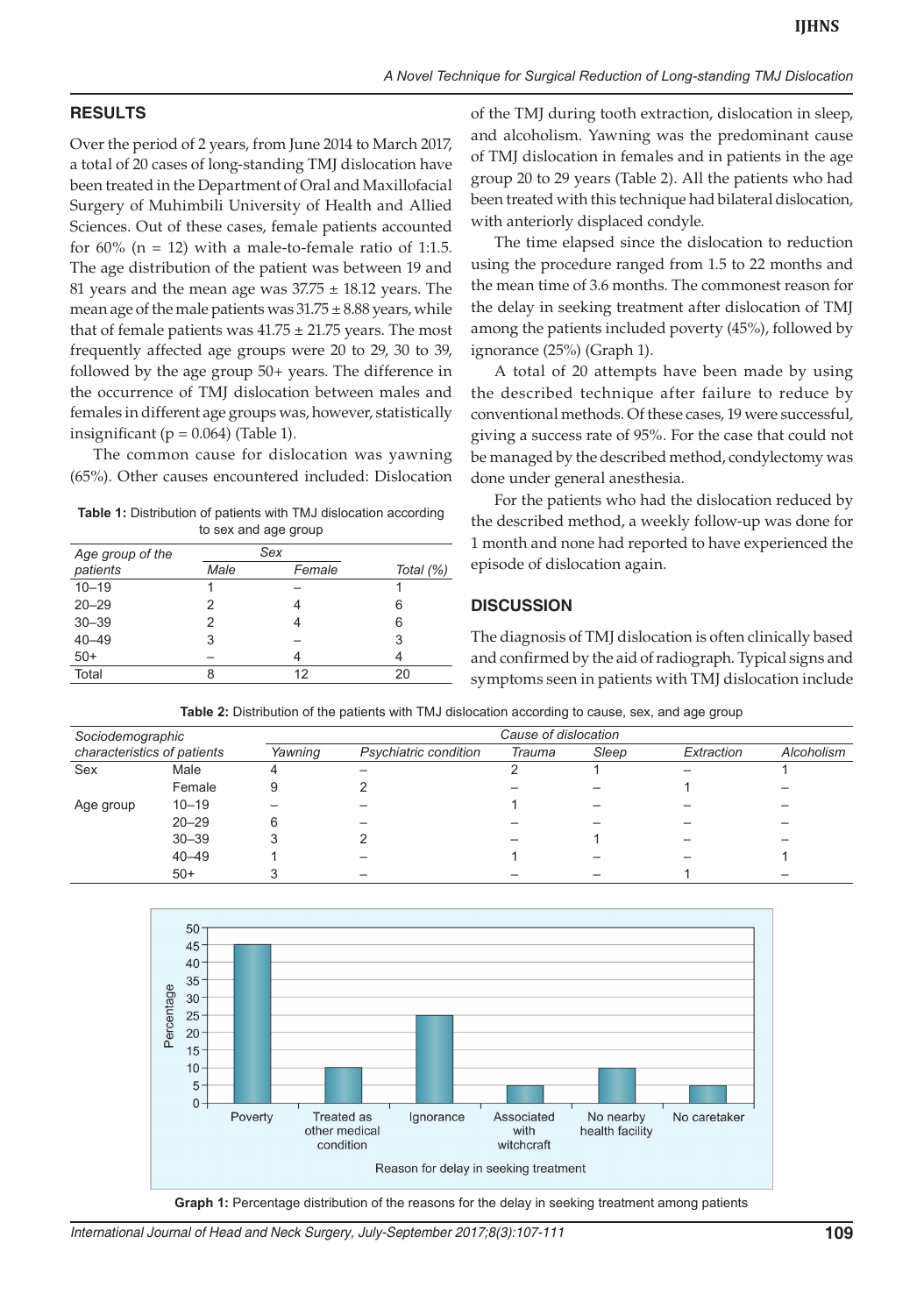mandibular pain, an inability to occlude the teeth, preauricular depressions, protrusion of the mentalis (chin), spasm and tension in the masticatory muscle, excessive salivation, and difficulty in speech.<sup>5,7,11</sup>

Dislocation can be classified into acute, habitual, recurrent, and long-standing or chronic.<sup>2</sup> Interestingly, patients with recurrent dislocation present earlier than those in either the acute or chronic category.<sup>6</sup> Ideally, acute mandibular dislocation requires immediate effective reduction, which can usually be accomplished with a manual closed technique described centuries ago by Hippocrates<sup>11</sup> by applying bimanual intraoral force on the mandibular molars of the patient in an inferior and then posterior direction.<sup>13</sup>

In the current study, of the total 20 patients who had been diagnosed with chronic TMJ dislocation, majority were women. A higher prevalence of TMJ dislocation in females was also reported by Marqués-Mateo et al.<sup>11</sup> Unlike the findings of this study, a higher prevalence in male patients was reported in other studies.<sup>6,13</sup> The difference between these studies can be attributed to the types of study, geographical location, and social factors. Generally, epidemiological studies have documented a greater frequency and severity of TMJ disorders in females, attributing these differences to behavioral, psychosocial, hormonal, and constitutional factors.<sup>14</sup> It might as well be speculated that the same factors may have a role in the TMJ dislocation.

In this study, the etiology for dislocation included yawning, psychiatric disorders, trauma, tooth extraction, yelling, dislocation in sleep, and alcoholism. Similar causes for dislocation have been documented in various other studies and case reports.<sup>3,8,11-13,15</sup>

The time elapsed since dislocation to reduction using the procedure was very long. Reasons for the delay included poverty, no nearby health facility, ignorance, absence of escort to health facility, and being treated by traditional healers. Similar reasons have also been reported by Saikia.<sup>10</sup>

Unlike the acute dislocation, in long-standing dislocations, manual reduction is usually not easy, unless local anesthesia and muscle relaxants are used. After 2 weeks following dislocation, spasms and shortening of the temporalis and masseter muscles occur and reduction becomes difficult to achieve manually.12

The aim of any surgical intervention of long-standing TMJ dislocation should be the following: Complete reduction, restoration of adequate jaw movement, minimal morbidity to intra- and periarticular tissue, and minimizing the chance of recurrence.<sup>8</sup> There are many surgical methods for the management of prolonged dislocation of the TMJ that have been described in literature, such as surgical closed reduction (traction procedure),

mandibular swing procedure by median mandibulotomy, condylotomy, condylectomy, inverted L-shaped osteotomy, oblique bilateral osteotomy, and eminectomy.<sup>3,7,8,12,15</sup>

The purpose of any surgical technique for the management of prolonged dislocation of the TMJ is to return the condylar head to its anatomical resting position. This has been demonstrated by our method. The ultimate result with our treatment approach was the accurate reduction of the dislocation, restoration of occlusion, and lastly, patient satisfaction and well-being.

Generally, the simplest method of treating any medical condition and attaining favorable results with minimum complications is the best method. Methods may vary with age and general state of health of the patient, with the training and ability of the surgeon, and with the facilities and circumstances under which the patient is to be treated.<sup>16</sup>

The technique we described is simple that requires no sophisticated equipment, having minimum probability of major complications if all precautions are taken into account. It can be easily used in settings where the supply of surgical materials is limited. It is cost-effective since it cuts the cost of treating the patient under general anesthesia. Moreover, through this technique, a success of more than 95% has been achieved.

For the case of long-standing TMJ dislocation that could not be reduced by the technique we described, fibrosis of retro- and peridiscal tissue can be the contributing cause. It has been documented that delays in the treatment of dislocated TMJ can lead to spasm of the masticatory muscles as well as fibrosis and scarring of the retro- and peridiscal tissue due to intra- and extraarticular hemorrhage in posttraumatic cases. $<sup>11</sup>$ </sup>

Due to the presence of vital structures, such as blood vessels, nerves, and glands together with their excretory ducts in head and neck region, none of the procedures being performed in head and neck region are novel,<sup>17</sup> and this fact should always be in the back of mind of surgeons when operating. As with any procedure, the technique described, carries minimum risk of complications if care is taken. These anticipated complications include: Pain, bleeding, trauma to the facial nerve and to the parotid duct, surgical site infection, and many others.

In all cases of long-standing TMJ dislocation treated using the described technique, the authors have never encountered any major complications because great care is usually taken. Pain postreduction is anticipated and is manageable by use of nonsteroidal anti-inflammatory drugs.

The only setback of this procedure is that it is a threepronged maneuver, hence, requiring at least three operators at any given time, one working on each joint while the third aiding with the conventional method. Despite